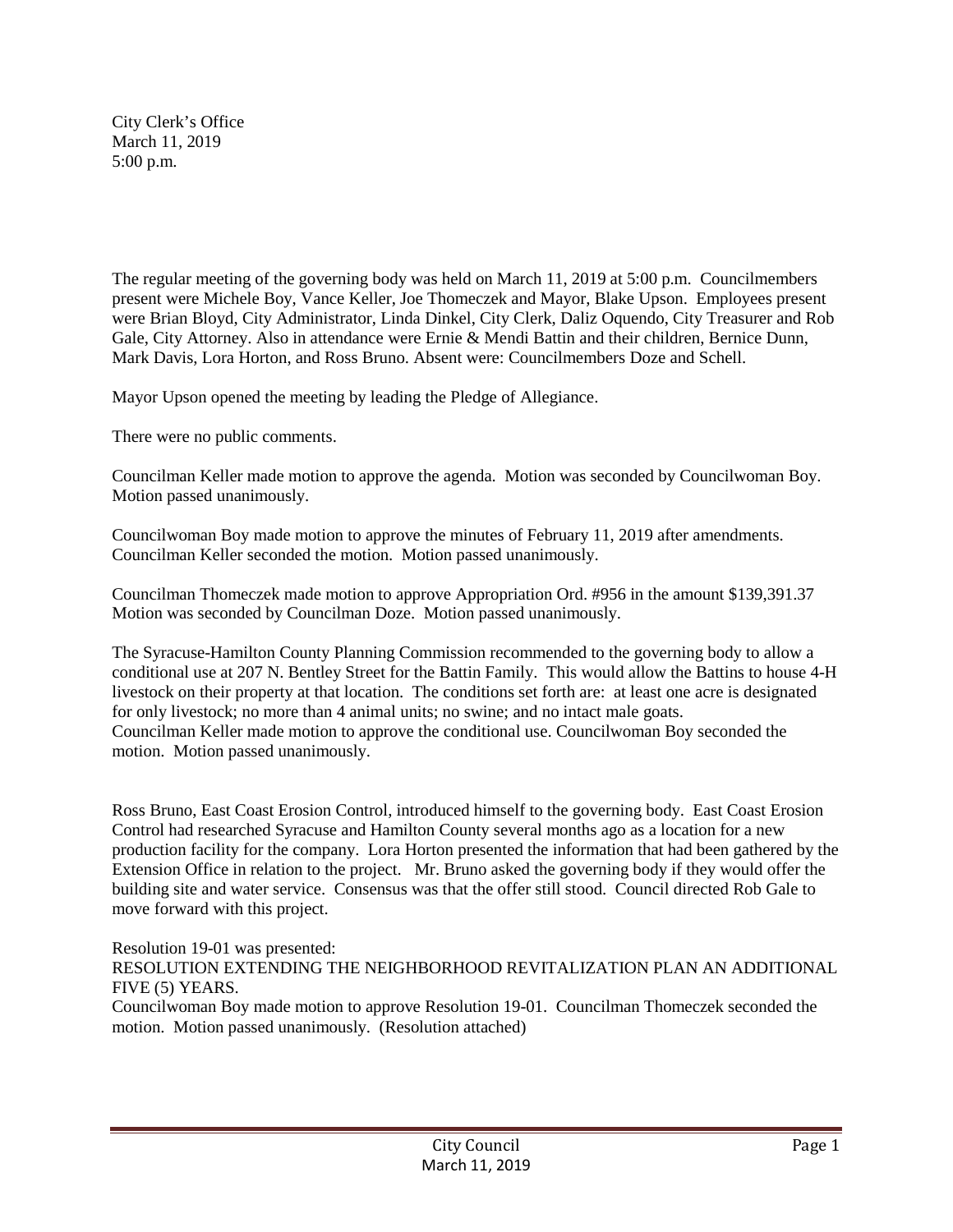Reports:

Sand Park: Tori Mathias has been hired to manage the Sand park website and the City of Syracuse website. Event Schedule was set at the Sand Park Committee meeting On March 7, 2019.

City Administrator: Three crewmembers are going to attend the Kansas Rural Water Association Conference at the end of March. A "soft start" was installed on the middle well. There are ruts and mud all over town.

Round Table: Councilman Thomeczek mentioned the road in front of Wheatland Electric's shop and warehouse is muddy and rutted and is getting worse.

Councilman Keller moved to adjourn the meeting, Councilwoman Boy seconded and motion passed unanimously.

ATTEST:

Linda Dinkel Blake Upson

\_\_\_\_\_\_\_\_\_\_\_\_\_\_\_\_\_\_\_\_\_\_\_\_\_\_\_\_\_\_\_\_\_\_\_\_\_\_\_\_\_\_ \_\_\_\_\_\_\_\_\_\_\_\_\_\_\_\_\_\_\_\_\_\_\_\_\_\_\_\_\_\_\_\_ Linda Dinkel, City Clerk Blake Upson, Mayor